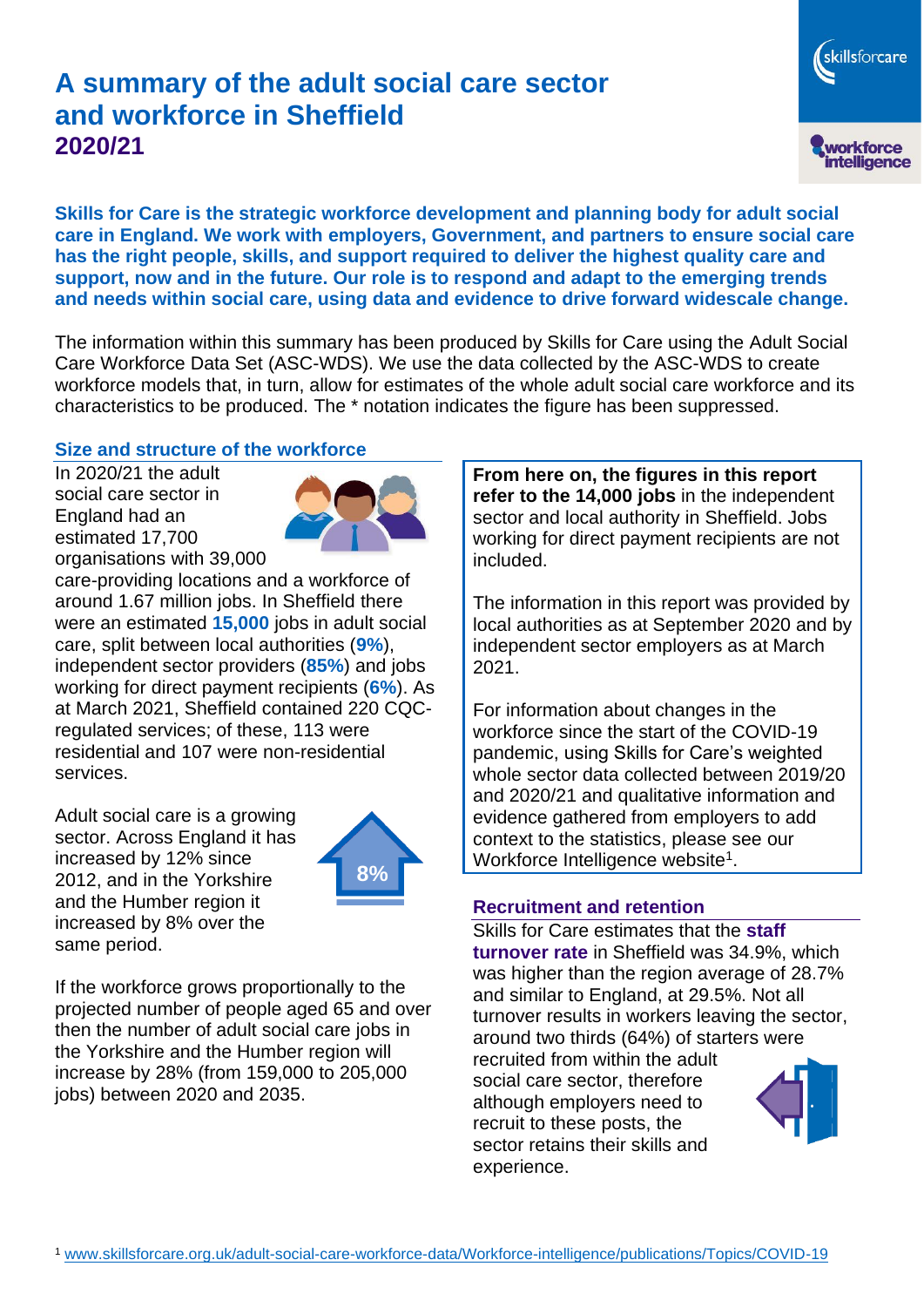Adult social care has an experienced 'core' of workers. Workers in Sheffield had on average **8.7 years of experience in the sector** and 80% of the workforce had been working in the sector for at least three years.

Using both workforce intelligence evidence and our links with employers and stakeholders across England, we know that recruitment and retention is one of the largest issues faced by employers. We have many resources and tools available to help, for example the 'Values-based recruitment and retention toolkit'<sup>2</sup> and 'Seeing potential: widen your talent pool'. <sup>3</sup> For more information please visit: [www.skillsforcare.org.uk/recruitment-retention](http://www.skillsforcare.org.uk/recruitment-retention)

#### **Employment information**

We estimate Sheffield had **14,000** adult social care jobs employed in the local authority and independent sectors. These included 950 managerial roles, 600 regulated professionals, 10,500 direct care (including 8,500 care workers), and 2,000 other-non-care proving roles.

The average number of **sickness days** taken in the last year in Sheffield was 10.1, (10.2 in Yorkshire and the Humber and 9.5 across England). With an estimated directly employed workforce of 12,500, this would mean employers in Sheffield lost approximately **125,000 days to sickness in 2020/21**. In England levels of staff sickness have nearly doubled over the course of the pandemic between 2019/20 and 2020/21, in total around 6 million extra days were lost to sickness than in the year before.

Almost a third (28%) of the workforce in Sheffield were on zero-hours contracts. Around a half (49%) of the workforce usually worked full-time hours and 51% were parttime.

#### **Chart 1. Proportion of workers on zero hours contracts by area**

| England                  |  |
|--------------------------|--|
| Yorkshire and the Humber |  |
| Sheffield                |  |



# **Workforce demographics**

The majority (81%) of the workforce in Sheffield were female, and the average age was 43.5 years old. Workers aged



24 and under made up 10% of the workforce and workers aged over 55 represented 26%. Given this age profile approximately 3,600 people will be reaching retirement age in the next 10 years.

Nationality varied by region, in England 83% of the workforce identified as British, while in the Yorkshire and the Humber region this was 93%. An estimated 91% of the workforce in Sheffield identified as British, 4% identified as of an EU nationality and 6% a non-EU nationality, therefore there was a similar reliance on EU and non-EU workers.

# **Pay**



Table 1 shows the full-time equivalent annual or hourly pay rate of selected job roles in Sheffield (area), Yorkshire and the Humber (region) and

England. All figures represent the independent sector as at March 2021, except social workers which represent the local authority sector as at September 2020. At the time of analysis, the National Living Wage was £8.72.

#### **Table 1. Average pay rate of selected job roles by area**

|                                 | <b>England</b> | Region  | Area    |  |
|---------------------------------|----------------|---------|---------|--|
| Full-time equivalent annual pay |                |         |         |  |
| Social Worker <sup>t</sup>      | £37,100        | £34,000 | £33,800 |  |
| Registered nurse                | £33,600        | £32,400 | £31,500 |  |
| Hourly pay                      |                |         |         |  |
| National Living<br>Wage         | £8.72          | £8.72   | £8.72   |  |
| Senior care worker              | £10.00         | £9.88   | £9.68   |  |
| Care worker                     | £9.29          | £9.12   | £9.06   |  |
| Support and<br>outreach         | £9.53          | £9.41   | £8.98   |  |

†Local authority social workers only.

Please note that pay varies by sector, with local authority pay generally being higher than independent sector pay.

[www.skillsforcare.org.uk/vba](http://www.skillsforcare.org.uk/vba)